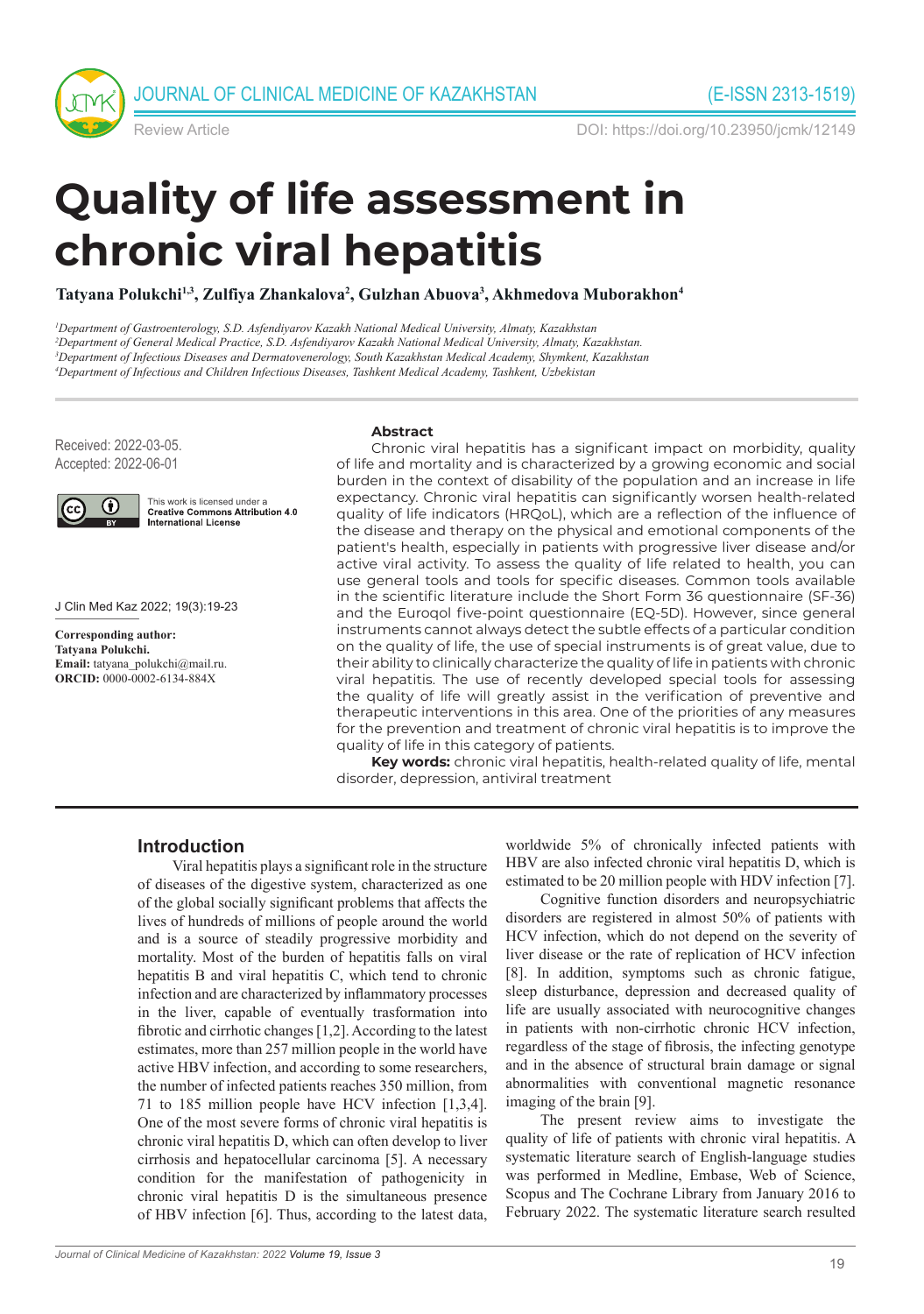in 155 hits. The screening of titles and abstracts identified 74 potentially eligible articles. Finally, 41 studies were included in this review. The selection algorithm is shown in Figure 1.

**Figure 1** - Flow diagram of the of the literature search



## **Health-related quality of life and fatigue in patients with chronic hepatitis**

The presence of chronic diseases in patients can have a negative impact on the well-being of patients, both psychologically and physically. Thus, chronic HCV-infection can significantly worsen the indicators of health-related quality of life (HRQoL), which are a reflection of the influence of the disease and therapy on the physical and emotional components of patient's health, especially those with advance liver disease and/or active viral activity [10,11]. According to researchers, patients with chronic viral hepatitis develop symptoms of anxiety and/or depression, which also has a strong impact on their health-related quality of life [11]. In a study conducted in Greece, high levels of anxiety and depression were recorded among patients with choleric viral hepatitis, as well as the overall health-related quality of life (p<0.001). At the same time, female sex and damage to the liver parenchyma were associated with a higher level of anxiety  $(p<0.05)$  [11]. In a recent study, it was found that the most common extrahepatic manifestations are diabetes mellitus (in 15% of patients) and depression (in 25% of patients). These HRQL data showed that chronic viral hepatitis has a negative impact on overall physical and mental health [12]. It has been established that patients with chronic HCV infection may experience other symptoms that worsen the quality of life, such as fatigue and neurocognitive disorders. In the early stages of HCV disease with minimal inflammation of the liver, patients may have pronounced symptoms of depression, fatigue, neurocognitive deficiency than in the general population [12].

Depression is a frequent disorder reported in one third of patients with HCV infection and may be a reaction to increased psychosocial stress, as well as physical symptoms of progressive chronic viral hepatitis C or concomitant diseases [13,14]. Thus, the prevalence of depression is estimated to be 1.5-4.0 times higher than in patients with chronic viral hepatitis B [14]. Researchers report that the non-modern diagnosis of mental disorders can not only significantly reduce the already rather poor quality of life, but lead to non-compliance with recommendations and drug therapy regimens, which can lead to poor treatment results. These disorders, in the absence of their therapy, contribute to a higher level of risky behavior among

patients, which can pose a danger both to the patients themselves and to the healthy population [15]. In patients with chronic viral hepatitis B, depression is also considered one of the most common mental disorders that has an adverse effect on the progression of the disease. Although, there are currently limited studies on the assessment of depression in patients with chronic HBV-infection [16]. The results of a recent study showed that 37.5% of patients with chronic hepatitis had depressive symptoms, 31.4% of patients had minimal depressive symptoms. According to the multivariate logistic regression, it was found that higher age, lower income, unemployment, living with a spouse/partners had a positive association with the presence of depression. At the same time, the presence of physical health problems and a lower quality of life associated with health were closely associated with a higher risk of depression [16]. Data of researchers from China have shown that the quality of life in patients with chronic viral hepatitis B depends on the presence of cirrhosis. Thus, the results showed that the physiological quality of life of HRQoL in the group with cirrhosis was significantly lower than in the group without cirrhosis (P=0.003), while psychological HRQoL was also lower (P=0.006) and had a significant negative correlation with liver stiffness (P=0.001). Additional independent factors associated with poor quality of life HRQoL in patients with HBV-related cirrhosis were positive HBV DNA viral load (OR=6,296, P=0.041), family history of hepatocellular carcinoma (OR=36,211, P=0.001) [17]. Comparing the quality of life in patients with chronic viral hepatitis C and chronic viral hepatitis B, researchers found that patients with HCV have lower indicators when using the SF-36 quality of life questionnaire, indicators of memorization of words, in recognition of figures and in terms of alertness and working memory [18]. The patients with chronic viral hepatitis C have lower life indicators and these data are confirmed by the results of other researchers. Thus, in the conducted study, it was found that 85% of patients with chronic viral hepatitis C had chronic fatigue, 50-60% of patients had mild depression or anxiety, 45% memory deficit and 30% attention deficit, regardless of their HCV viremia status or treatment history [19].

Chronic viral hepatitis D is the most severe form of chronic hepatitis, which is characterized by the most rapid development of liver cirrhosis, liver failure and hepatocellular carcinoma compared to HBV monoinfection. Despite all this, there are still difficulties in its diagnosis and in the absence of its standardized treatment [20,21]. As a result of a review of the existing literature, we found reports of health-related quality of life in chronic hepatitis B and HCV-infection, but no studies of outcomes reported by patients with chronic viral hepatitis D. But few studies have shown that HDV infected patients reported worse outcomes in psychological areas, such as anxiety and emotional well-being, as well as in physical areas, such as abdominal symptoms, physical well-being and impaired activity, compared with patients with chronic viral hepatitis D [22].

Another of the common and main signs of chronic viral hepatitis affecting the quality of life is sleep disturbance. Other researchers also confirm the fact that the violation of the quality of life is more pronounced with the progression of the disease [23].According to the latest data, 60-80% of patients with chronic liver diseases have problems with sleep, which manifest themselves in the form of insomnia, a decrease in the quality and time of sleep, an increase in the duration of latent sleep, prolonged daytime drowsiness, restless legs syndrome [23].

The quality of life of HRQoL in patients with chronic viral hepatitis remains low and depends on many factors, such as the presence of cirrhosis, viral load, concomitant pathology.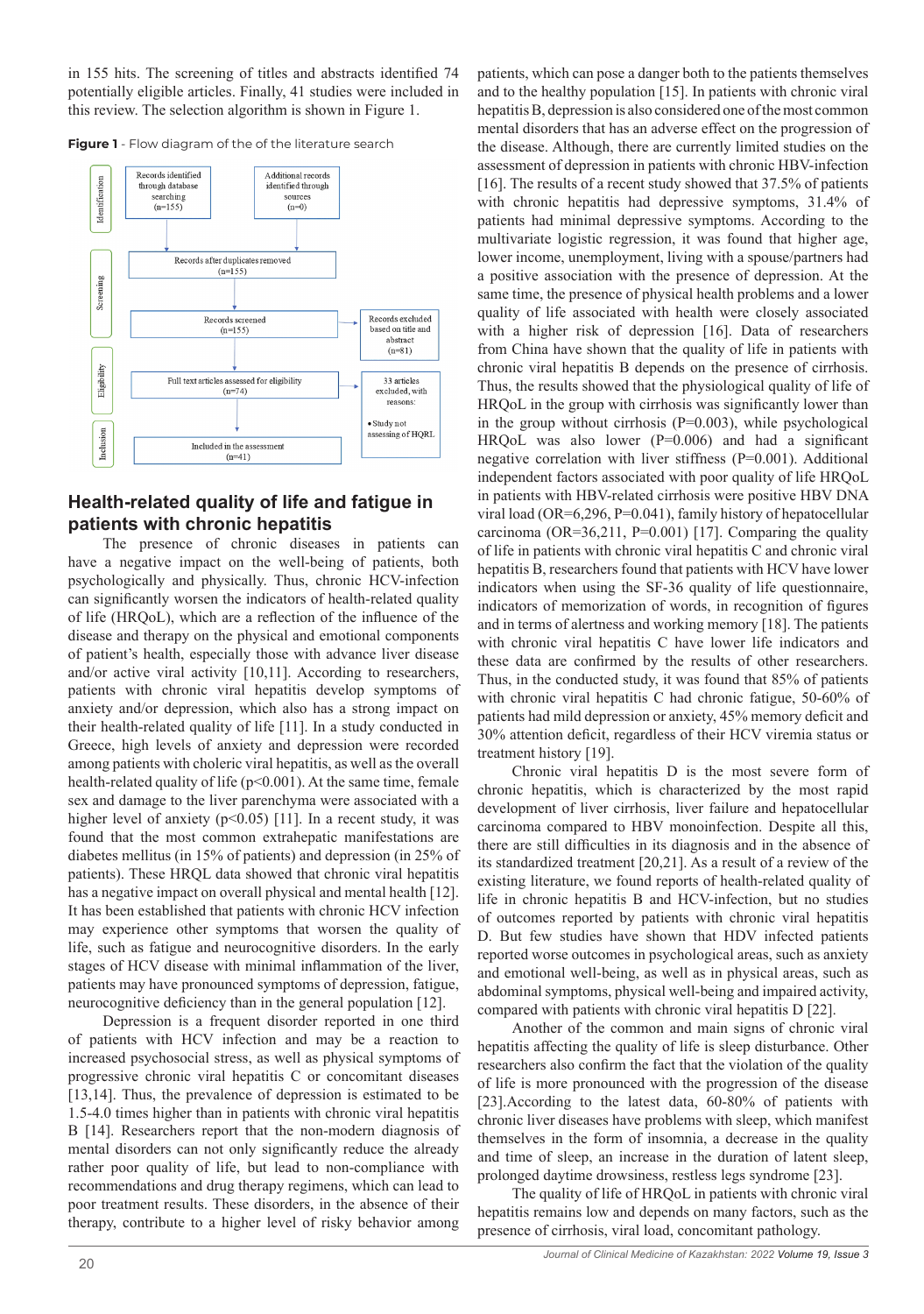HRQoL can be improved through the use of antiviral therapy, which prevents the progression of cirrhosis [24]. In addition, the eradication of hepatitis viruses improves a wide range of extrahepatic manifestations and improves the quality of life [25]. Elimination of the hepatitis virus with the use of antiviral drugs leads to a significant and long-term improvement in the quality of life of HRQoL in patients [26]. Although, according to some researchers, the quality of life of patients with chronic viral hepatitis still remains lower than that of the general population. Despite the elimination of the virus, patients still have primary problems in normal activities and anxiety/ depression. Therefore, the study of information about these ongoing problems, despite treatment, serves as a guide for medical interventions and follow-up of the patient [27].

#### **Assessment of quality of life in chronic viral hepatitis**

Currently, it is believed that health-related quality of life (HRQoL) serves as a subjective assessment of the impact of illness and treatment on the physical, psychological, social and somatic spheres of functioning and well-being in patients [28]. Currently, HRQoL general tools are actively used in clinical practice, which are intended for use in a wide range of population groups and interventions. The main feature of these tools is simplicity and efficiency. All of these tools are designed to explore areas of quality of life that are expected to be affected by medical interventions. According to this quality, they are widely used in observational and clinical studies, because they allow comparing, for example, different groups of the population suffering from the same disease or comparing the effect of the disease on the quality of life depending on the condition of the disease [29].

One of the publicly available tools in the scientific literature is the short form 36 questionnaire (SF-36) and the Euroqol five item questionnaire (EQ-5D), which are the two most popular questionnaires used to quantify the quality of life associated with health in patients with chronic viral hepatitis [30,31]. The SF-36 questionnaire consists of 36 items, in which 8 health-related areas of health quality are measured (physical functioning, role restriction due to physical problems, bodily pain, general health, vitality, social functioning, role restriction due to emotional problems and mental health) [30]. Using the EQ-5D questionnaire, it is possible to register the level of problems reported by patients themselves in accordance with five parameters (mobility, self-care, normal activity, pain/ discomfort and anxiety/depression) [31].

*Journal of Clinical Medicine of Kazakhstan: 2022 Volume 19, Issue 3* Studies using SF-36 were conducted in patients with chronic hepatitis B on the background of antiviral treatment and without treatment [32], in patients with chronic hepatitis C receiving interferon-free therapy [33], after treatment of chronic hepatitis C viral infection with direct-acting antiviral drugs [34]. In a study involving 102 patients with chronic viral hepatitis B, the quality of life associated with health was assessed against the background of antiviral treatment and without treatment. Thus, the results showed that in the treatment group SF-36 showed that physical functions improved significantly compared to the treatment discontinuation group [32]. EQ-5D was used in the treatment of direct-acting antiviral drugs in patients with chronic hepatitis C [35], when studying the real impact of direct-acting antiviral therapy on the health-related quality of life of people with HIV and chronic viral hepatitis C co-infection [36]. In the Canadian cohort study of HIV and HCV coinfection, in which 1795 participants from 18 centers participated prospectively, participants initiated oral responses of the using direct acting antiviral therapy. The results showed improvements in HRQoL in sustained viral response [36].

One of the disadvantages identified when using common questionnaires is that they are not sensitive enough to determine the quality of life of HRQoL to specific a particular disease. Researchers recommend to supplement general tools with questionnaires specific to this disease in order to obtain more accurate results of quality of life in patients with chronic viral hepatitis [10].

### **Specific tools to assess quality of life in chronic viral hepatitis**

Due to the fact that common instruments may not always detect subtle effects of a certain condition on the quality of life, the use of special tools can give more accurate results in assessing the quality of life associated with health in patients. There are already a number of tools in the field of health assessment in chronic viral hepatitis.

So, one of the important special tools for studying the quality of life is the questionnaire of chronic liver diseases (CLDQ), designed for specific liver diseases. It is a reliable and reliable tool for assessing the quality of life of HRQOL in patients with chronic viral hepatitis. The results of a study conducted in Japan indicate that HRQOL in patients with chronic viral hepatitis mainly worsens due to emotional factors, not somatic symptoms [37]. One of the subtypes of the questionnaire developed recently is CLDQ-HBV, which is a short, specific tool for assessing the quality of life in patients with chronic viral hepatitis B [38] and Chronic Liver Disease Questionnaire-Hepatitis C (CLDQ-HCV) the hepatitis C virus-specific quality-of-life instrument [39]. These tool models have been developed and validated using a large data set and an established methodology that demonstrates excellent psychometric characteristics and has excellent accuracy at the group level [38,39]. Another tool actively used in assessing the quality of life in patients with chronic viral hepatitis is the FACIT-F questionnaire. This questionnaire is a tool used to determine the outcomes reported by patients and is focused on fatigue, including 4 domains of well-being (physical, emotional, social and functional) and a fatigue subscale. It has the form of a scale from 0 to 160, in which the higher the score, the higher the HRQoL [40]. Thus, in a recent study, the overall FACIT-F score in patients with chronic viral hepatitis D was 129.4±24.5 and 136.8±14.2 in patients with chronic viral hepatitis B ( $p=0.4416$ ), which indicated poorer physical well-being (p=0.0036) and emotional well-being (p=0.0541) in patients with HDV-infection [22]. The WPAI questionnaire identifies specific health problems and is used to assess violations of patients' daily activities and labor productivity associated with HDV or HBV infections in patients. It includes two domains, the first domain «Violation of labor productivity» characterizes the sum of the domains "absenteeism" (loss of hours of work) and "presenteeism" (self-report on a decrease in productivity during work), it is evaluated only if the patient is working, the second domain «Violation of activity» determines the violation of daily activities in all participants, regardless of their employment status [22]. WPAI results are expressed as a percentage, with higher numbers indicating greater degradation and lower performance [22]. In many studies, the 5D-itch scale has been used, which includes a description of the perception of itching caused by the disease, as well as to monitor the results of the treatment [41]. This questionnaire is a one-page questionnaire that classifies patients with itching according to 5D, in particular with duration, degree, direction, distribution and disability. Scores below 5 mean no itching, while 25 points mean having the most severe itching [41].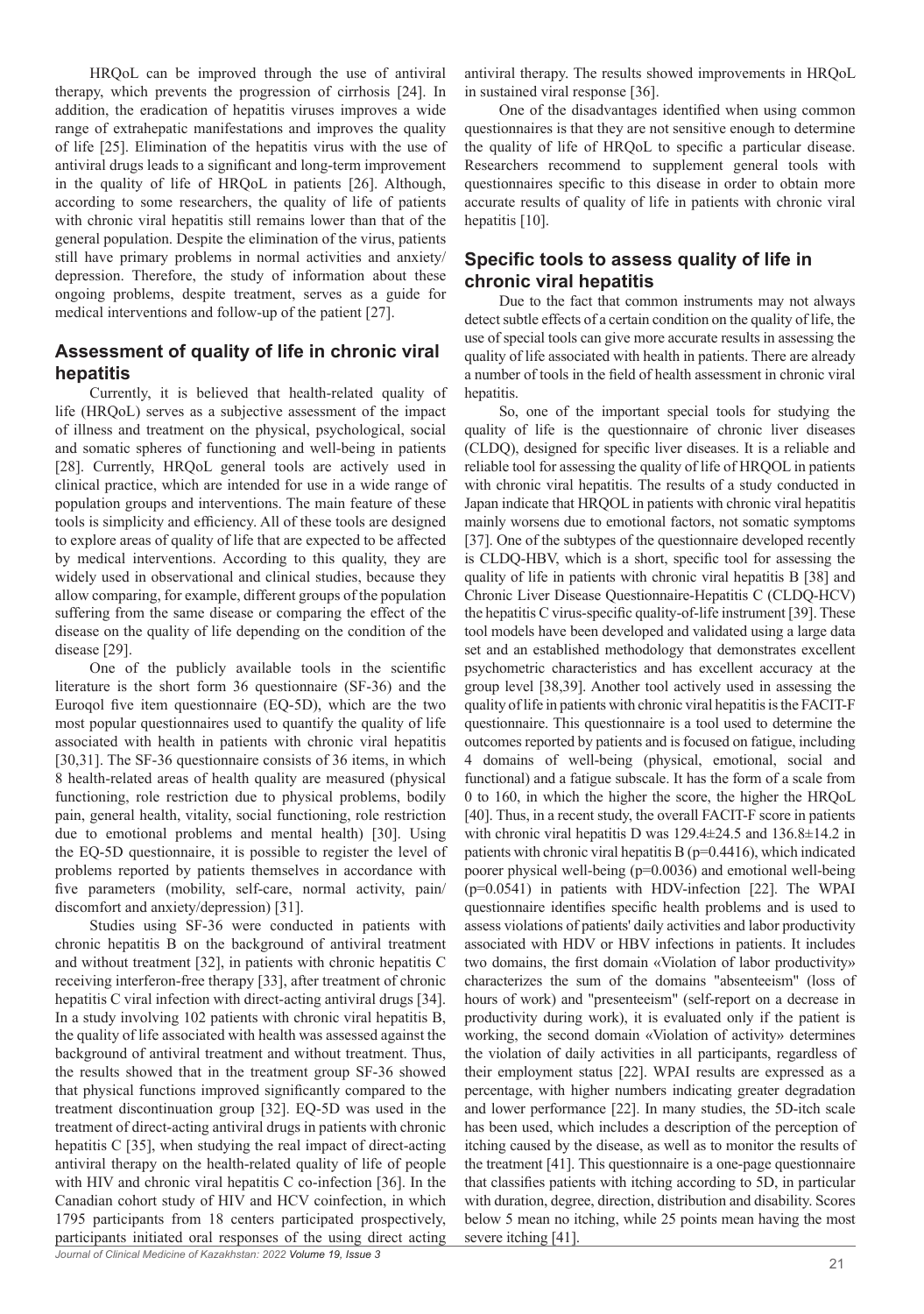All of the above special tools have the ability to most accurately characterize the quality of life in patients with chronic viral hepatitis and the ability to assess its changes over time. Another advantage of special tools is the ability to assess the quality of life of patients during therapy and its effectiveness. The disadvantage of specific tools is that they do not make it possible to compare the quality of life of patients with chronic viral hepatitis with other types of population.

and it often has low indicators. The quality of life of patients with chronic viral hepatitis is affected by various factors, among which are the severity of the disease, clinical symptoms and low self-efficacy, affecting the quality of life of patients. Timely screening and treatment of patients with chronic viral hepatitis would be very cost-effective and would significantly reduce morbidity and mortality. The use of special tools designed to assess the quality of life associated with chronic viral hepatitis can significantly contribute to the verification of such interventions.

#### **Conclusion**

Chronic viral hepatitis are the main diseases that can affect morbidity, quality of life and mortality, which can lead to increased health care costs for society. Health-related quality of life (HRQoL) is an important indicator for evaluating the treatment and prognosis of patients with chronic viral hepatitis, **Disclosures:** There is no conflict of interest for all authors.

**Acknowledgements:** None.

**Funding:** None.

#### **References**

- 1. Lanini S, Ustianowski A, Pisapia R, Zumla A, Ippolito G. Viral Hepatitis: Etiology, Epidemiology, Transmission, Diagnostics, Treatment, and Prevention. *Infect Dis Clin North Am*. 2019;33(4):1045-1062. https://doi.org/10.1016/j.idc.2019.08.004
- 2. Conde I, Vinaixa C, Berenguer M. Hepatitis C-related cirrhosis. Current status. Med Clin (Barc). 2017;148(2):78-85. English, Spanish. https://doi.org/10.1016/j.medcli.2016.09.019
- 3. Bruggmann P et al. Hepatitis C screening, diagnosis, and cascade of care among people aged >40years in Brasilia, Brazil. *BMC Infect Dis*. 2020;20(1):114. https://doi.org/10.1186/s12879-020-4809-2
- 4. Basit H, Tyagi I, Koirala J. Hepatitis C. 2021 Nov 5. In: StatPearls [Internet]. Treasure Island (FL): *StatPearls Publishing;* 2022 Jan–. PMID: 28613647.
- 5. Buti M, Homs M, Rodriguez-Frias F, Funalleras G, Jardí R, Sauleda S et al. Clinical outcome of acute and chronic hepatitis delta over time: a long-term follow-up study. *J Viral Hepat.* 2011;18(6):434-42. https://doi.org/10.1111/j.1365-2893.2010.01324.x
- 6. Rizzetto M. Hepatitis D virus: introduction and epidemiology. *Cold Spring Harb Perspect Med.* 2015;5:1–9. https://doi.org/10.1101/ cshperspect.a021576
- 7. Komas N.P., Ghosh S., Abdou-Chekaraou M., Pradat P., Al Hawajri N., Manirakiza A. Hepatitis B and hepatitis D virus infections in the Central African Republic, twenty-five years after a fulminant hepatitis outbreak, indicate continuing spread in asymptomatic young adults. *PLoS Negl Trop Dis.* 2018;12:1–18. https://doi.org/10.1371/journal.pntd.0006377
- 8. Pawełczyk A. Konsekwencje pozawątrobowe zakażenia wirusem zapalenia wątroby typu C (HCV) [Consequences of extrahepatic manifestations of hepatitis C viral infection (HCV)]. Postepy Hig Med Dosw (Online). 2016;70:349-59. Polish. https://doi. org/10.5604/17322693.1199988
- 9. Monaco S, Mariotto S, Ferrari S, Calabrese M, Zanusso G, Gajofatto A, Sansonno D, Dammacco F. Hepatitis C virus-associated neurocognitive and neuropsychiatric disorders: Advances in 2015. *World J Gastroenterol.* 2015;21(42):11974-83. https://doi. org/10.3748/wjg.v21.i42.11974
- 10. Fagundes RN, Ferreira LEVVC, Pace FHL. Health-related quality of life and fatigue in patients with chronic hepatitis C with therapy with direct-acting antivirals agents interferon-free. *PLoS One.* 2020;15(8):e0237005. https://doi.org/10.1371/journal.pone.0237005
- 11. 11. Fotos NV, Elefsiniotis I, Patelarou A, Giakoumidakis K, Patelarou E, Kouros A, Brokalaki H. Psychological Disorders and Quality of Life Among Patients With Chronic Viral Hepatitis: A Single-Center Cross-Sectional Study With Pair-Matched Healthy Controls. *Gastroenterol Nurs.* 2018;41(3):206-218. https://doi.org/10.1097/SGA.0000000000000339
- 12. Yeoh SW, Holmes ACN, Saling MM, Everall IP, Nicoll AJ. Depression, fatigue and neurocognitive deficits in chronic hepatitis C. Hepatol Int. 2018;12(4):294-304. https://doi.org/10.1007/s12072-018-9879-5
- 13. Saeed YA, Phoon A, Bielecki JM, Mitsakakis N, Bremner KE, Abrahamyan L, Pechlivanoglou P, Feld JJ, Krahn M, Wong WWL. A Systematic Review and Meta-Analysis of Health Utilities in Patients With Chronic Hepatitis C. Value Health. 2020;23(1):127-137. https://doi.org/10.1016/j.jval.2019.07.005
- 14. Adinolfi LE, Nevola R, Rinaldi L, Romano C, Giordano M. Chronic Hepatitis C Virus Infection and Depression. *Clin Liver Dis.*  2017;21(3):517-534. https://doi.org/10.1016/j.cld.2017.03.007
- 15. Więdłocha M, Marcinowicz P, Sokalla D, Stańczykiewicz B. The neuropsychiatric aspect of the HCV infection. *Adv Clin Exp Med.*  2017;26(1):167-175. https://doi.org/10.17219/acem/37787
- 16. Vu TTM, Le TV, Dang AK, Nguyen LH, Nguyen BC, Tran BX, Latkin CA, Ho CSH, Ho RCM. Socioeconomic Vulnerability to Depressive Symptoms in Patients with Chronic Hepatitis B. *Int J Environ Res Public Health*. 2019;16(2):255. https://doi.org/10.3390/ ijerph16020255
- 17. Zhang Q, Zhong C, Cai S, Yu T, Xu X, Yin J. Risk Factors Associated With Quality of Life in Patients With Hepatitis B Virus Related Cirrhosis. *Front Psychol.* 2022;12:770415. https://doi.org/10.3389/fpsyg.2021.770415
- 18. Dirks M, Haag K, Pflugrad H, Tryc AB, Schuppner R, Wedemeyer H, Potthoff A, Tillmann HL, Sandorski K, Worthmann H, Ding X, Weissenborn K. Neuropsychiatric symptoms in hepatitis C patients resemble those of patients with autoimmune liver disease but are different from those in hepatitis B patients. *J Viral Hepat*. 2019;26(4):422-431. https://doi.org/10.1111/jvh.12979
- 19. Dirks M, Pflugrad H, Haag K, Tillmann HL, Wedemeyer H, Arvanitis D, Hecker H, Tountopoulou A, Goldbecker A, Worthmann H, Weissenborn K. Persistent neuropsychiatric impairment in HCV patients despite clearance of the virus?! *J Viral Hepat*. 2017;24(7):541- 550. https://doi.org/10.1111/jvh.12674